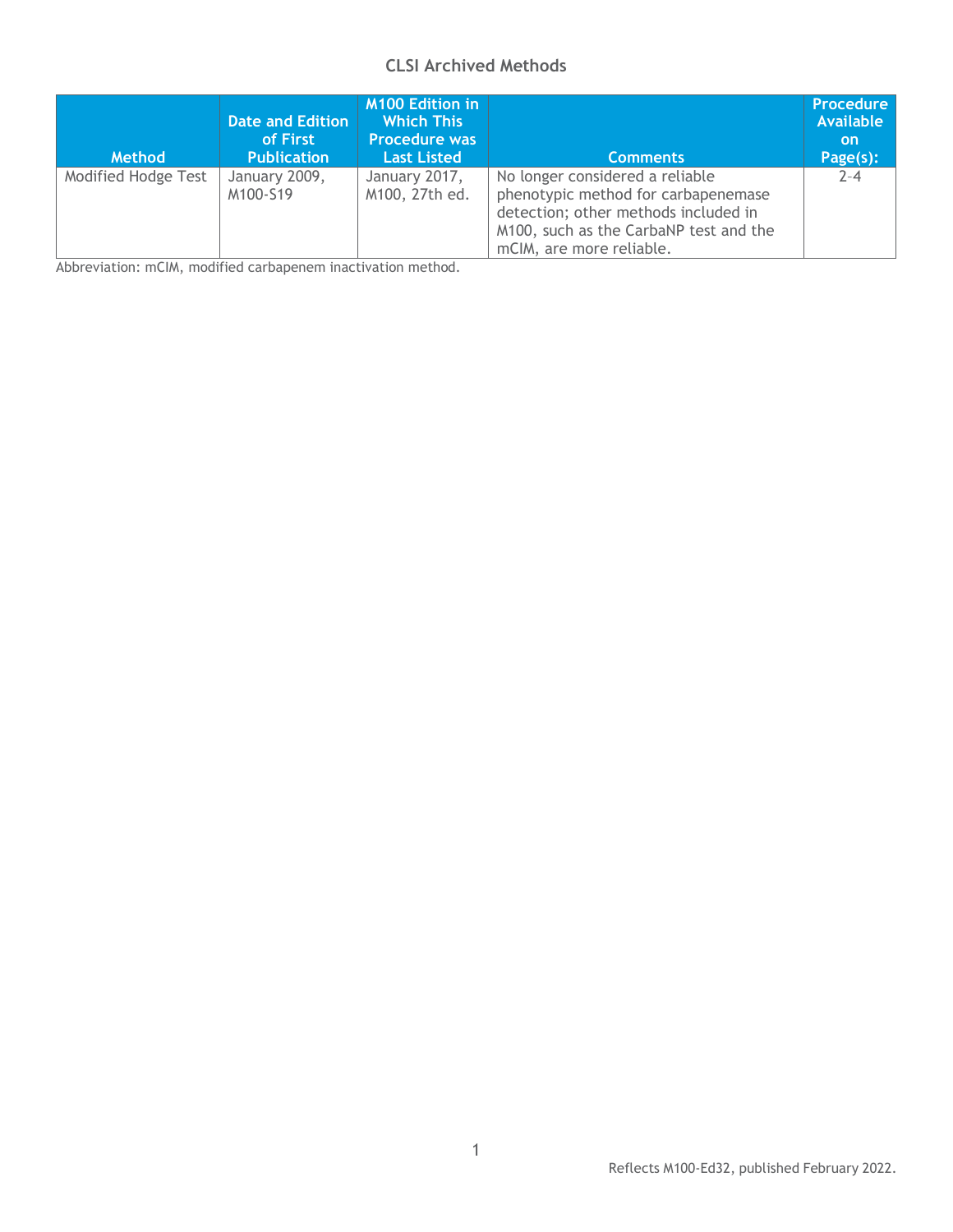# **The Modified Hodge Test for Suspected Carbapenemase Production in Enterobacterales**

### **Abbreviations**

| <b>ATCC®</b> | American Type Culture Collection |  |  |  |  |
|--------------|----------------------------------|--|--|--|--|
| <b>MHA</b>   | Mueller-Hinton agar              |  |  |  |  |
| <b>MHT</b>   | modified Hodge test              |  |  |  |  |
| <b>MIC</b>   | minimal inhibitory concentration |  |  |  |  |
| <b>OC</b>    | quality control                  |  |  |  |  |

**NOTE:** If using FORMER MIC breakpoints for carbapenems described in M100-S20 (January 2010), please refer to modifications in CLSI document M100.

| <b>Test</b>                  | <b>MHT</b>                                                                                                                                                                                                                                                                                                                                                                                                                                                                                                                                                                                                                                                                                                                                                                                                 |                |                  |                                                                                                 |  |  |
|------------------------------|------------------------------------------------------------------------------------------------------------------------------------------------------------------------------------------------------------------------------------------------------------------------------------------------------------------------------------------------------------------------------------------------------------------------------------------------------------------------------------------------------------------------------------------------------------------------------------------------------------------------------------------------------------------------------------------------------------------------------------------------------------------------------------------------------------|----------------|------------------|-------------------------------------------------------------------------------------------------|--|--|
| When to do this test:        | For epidemiological or infection control purposes. NOTE: No change in the interpretation of                                                                                                                                                                                                                                                                                                                                                                                                                                                                                                                                                                                                                                                                                                                |                |                  |                                                                                                 |  |  |
|                              | carbapenem susceptibility test results is necessary for carbapenemase-positive isolates.                                                                                                                                                                                                                                                                                                                                                                                                                                                                                                                                                                                                                                                                                                                   |                |                  |                                                                                                 |  |  |
| <b>Test method</b>           | <b>MHT</b>                                                                                                                                                                                                                                                                                                                                                                                                                                                                                                                                                                                                                                                                                                                                                                                                 |                |                  |                                                                                                 |  |  |
| <b>Medium</b>                | <b>MHA</b>                                                                                                                                                                                                                                                                                                                                                                                                                                                                                                                                                                                                                                                                                                                                                                                                 |                |                  |                                                                                                 |  |  |
| Antimicrobial                | 10-µg ertapenem or meropenem disk                                                                                                                                                                                                                                                                                                                                                                                                                                                                                                                                                                                                                                                                                                                                                                          |                |                  |                                                                                                 |  |  |
| concentration                |                                                                                                                                                                                                                                                                                                                                                                                                                                                                                                                                                                                                                                                                                                                                                                                                            |                |                  |                                                                                                 |  |  |
| <b>Inoculum</b>              | Prepare a 0.5 McFarland standard suspension (using either direct colony suspension or growth<br>1.<br>method) of Escherichia coli ATCC®a 25922 (the indicator organism) in broth or saline, and<br>dilute 1:10 in saline or broth. Inoculate an MHA plate as for the routine disk diffusion<br>procedure. Allow the plate to dry 3-10 minutes. Place the appropriate number of ertapenem<br>or meropenem disks on the plate as noted below and shown in Figures 1 and 2.<br>Using a 10-µL loop or swab, pick 3-5 colonies of test or QC organism grown overnight on a<br>2.<br>blood agar plate and inoculate in a straight line out from the edge of the disk. The streak<br>should be at least 20-25 mm in length. Test the number of isolates per plate as noted below<br>and shown in Figures 1 and 2. |                |                  |                                                                                                 |  |  |
|                              | Capacity of small and large MHA plates (100-mm or 150-mm diameter, respectively):                                                                                                                                                                                                                                                                                                                                                                                                                                                                                                                                                                                                                                                                                                                          |                |                  |                                                                                                 |  |  |
|                              |                                                                                                                                                                                                                                                                                                                                                                                                                                                                                                                                                                                                                                                                                                                                                                                                            |                |                  |                                                                                                 |  |  |
|                              | <b>Disks</b>                                                                                                                                                                                                                                                                                                                                                                                                                                                                                                                                                                                                                                                                                                                                                                                               | Small<br>1     | Large<br>$1 - 4$ |                                                                                                 |  |  |
|                              | Test isolates                                                                                                                                                                                                                                                                                                                                                                                                                                                                                                                                                                                                                                                                                                                                                                                              | $\mathbf{1}$   | $1 - 6$          |                                                                                                 |  |  |
|                              | QC isolates                                                                                                                                                                                                                                                                                                                                                                                                                                                                                                                                                                                                                                                                                                                                                                                                | $\overline{2}$ | $\overline{2}$   |                                                                                                 |  |  |
|                              |                                                                                                                                                                                                                                                                                                                                                                                                                                                                                                                                                                                                                                                                                                                                                                                                            |                |                  |                                                                                                 |  |  |
| <b>Incubation conditions</b> | 35°C ± 2°C; ambient air                                                                                                                                                                                                                                                                                                                                                                                                                                                                                                                                                                                                                                                                                                                                                                                    |                |                  |                                                                                                 |  |  |
| <b>Incubation length</b>     | 16-20 hours                                                                                                                                                                                                                                                                                                                                                                                                                                                                                                                                                                                                                                                                                                                                                                                                |                |                  |                                                                                                 |  |  |
| <b>Results</b>               | Following incubation, examine the MHA plate for enhanced growth around the test or QC organism<br>streak at the intersection of the streak and the zone of inhibition (see Figures 1 and 2):                                                                                                                                                                                                                                                                                                                                                                                                                                                                                                                                                                                                               |                |                  |                                                                                                 |  |  |
|                              | Enhanced growth = positive for carbapenemase production<br>$\bullet$                                                                                                                                                                                                                                                                                                                                                                                                                                                                                                                                                                                                                                                                                                                                       |                |                  |                                                                                                 |  |  |
|                              | No enhanced growth = negative for carbapenemase production<br>$\bullet$                                                                                                                                                                                                                                                                                                                                                                                                                                                                                                                                                                                                                                                                                                                                    |                |                  |                                                                                                 |  |  |
|                              | Some test isolates may produce substances that inhibit growth of E. coli ATCC® 25922. When this<br>occurs, a clear area is seen around the streak (see Figure 3), and the MHT is uninterpretable for<br>these isolates.                                                                                                                                                                                                                                                                                                                                                                                                                                                                                                                                                                                    |                |                  |                                                                                                 |  |  |
|                              | NOTE: Not all carbapenemase-producing isolates of Enterobacterales are MHT positive, and MHT-<br>positive results may be encountered in isolates with carbapenem resistance mechanisms other<br>than carbapenemase production.                                                                                                                                                                                                                                                                                                                                                                                                                                                                                                                                                                             |                |                  |                                                                                                 |  |  |
| Additional testing and       |                                                                                                                                                                                                                                                                                                                                                                                                                                                                                                                                                                                                                                                                                                                                                                                                            |                |                  | Report results of the MHT to infection control or those requesting epidemiological information. |  |  |
| reporting                    | No change in the interpretation of carbapenem susceptibility test results is necessary for MHT-<br>positive isolates.                                                                                                                                                                                                                                                                                                                                                                                                                                                                                                                                                                                                                                                                                      |                |                  |                                                                                                 |  |  |
| <b>QC</b> recommendations    | Test positive and negative QC organisms each day of testing.                                                                                                                                                                                                                                                                                                                                                                                                                                                                                                                                                                                                                                                                                                                                               |                |                  |                                                                                                 |  |  |
|                              | Klebsiella pneumoniae ATCC® BAA-1705 <sup>™</sup> -MHT positive                                                                                                                                                                                                                                                                                                                                                                                                                                                                                                                                                                                                                                                                                                                                            |                |                  |                                                                                                 |  |  |
|                              | K. pneumoniae ATCC <sup>®</sup> BAA-1706 <sup>™</sup> -MHT negative                                                                                                                                                                                                                                                                                                                                                                                                                                                                                                                                                                                                                                                                                                                                        |                |                  |                                                                                                 |  |  |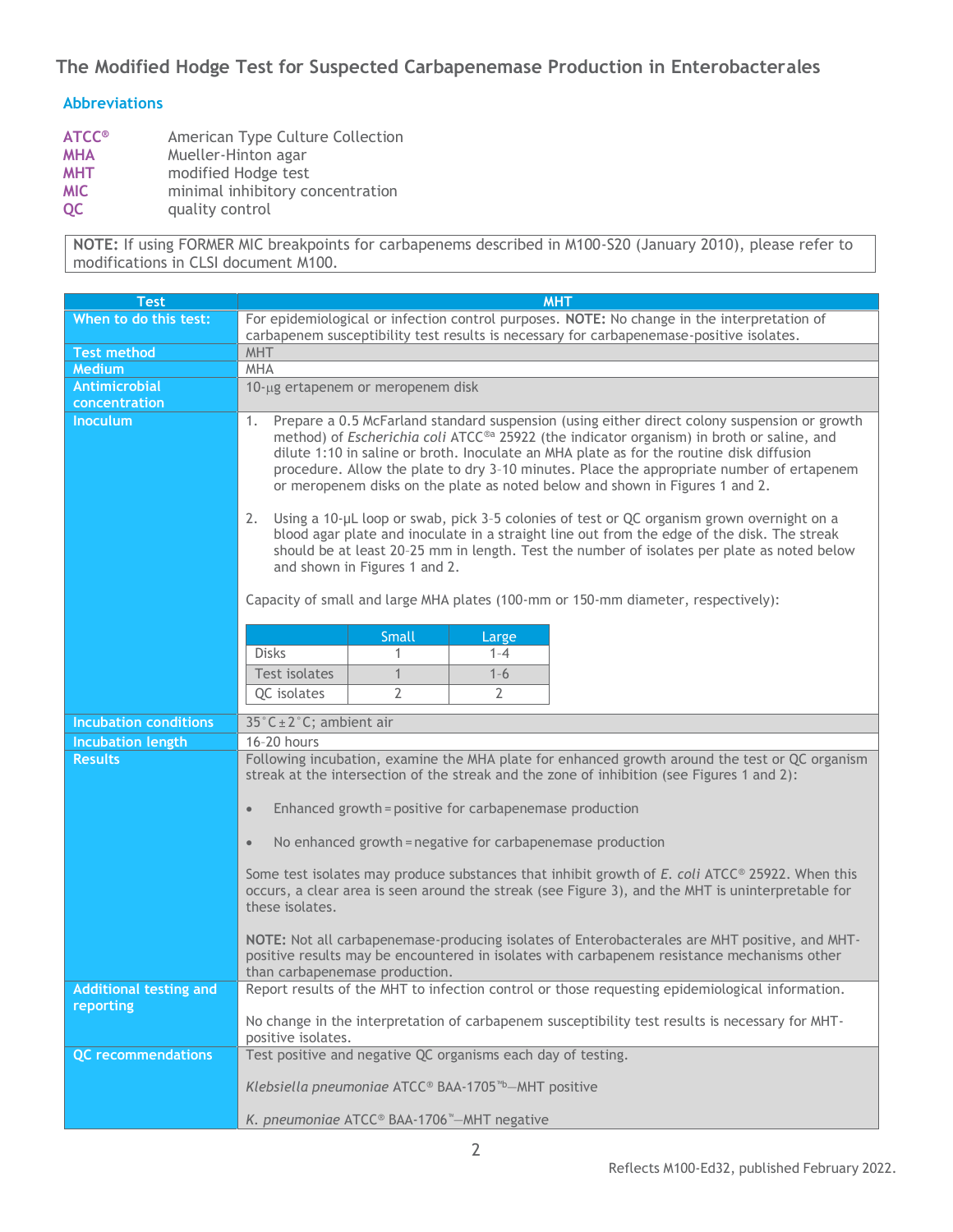**NOTE 1:** Test recommendations were largely derived following testing of US isolates of Enterobacterales and provide for a high level of sensitivity (> 90%) and specificity (> 90%) in detecting *K. pneumoniae* carbapenemase–type carbapenemases in these isolates.<sup>1</sup> The sensitivity and specificity of the test for detecting other carbapenemase production can vary.

**NOTE 2:** No data exist on the usefulness of the MHT for the detection of carbapenemase production in nonfermenting gramnegative bacilli.

### **Footnotes**

- a. ATCC® is a registered trademark of the American Type Culture Collection.
- b. Per ATCC® convention, the trademark symbol is used after "BAA" in each catalog number, in conjunction with the registered ATCC name.

#### **Reference for the Modified Hodge Test**

<sup>1</sup>Anderson KF, Lonsway DR, Rasheed JK, et al. Evaluation of methods to identify the *Klebsiella pneumoniae* carbapenemase in *Enterobacteriaceae. J Clin Microbiol.* 2007;45(8):2723-2725.



*E. coli* ATCC® 25922

Inhibition of *E. coli* ATCC® 25922 by ertapenem

Enhanced growth of *E. coli* ATCC® 25922. Carbapenemase produced by *K. pneumoniae* ATCC® BAA-1705™ inactivated ertapenem that diffused into the media. Thus, there is no longer sufficient ertapenem here to inhibit *E. coli* ATCC® 25922 and an indentation of the zone is noted.

**Figure 1. The MHT Performed on a Small MHA Plate.**  (1) *K. pneumoniae* ATCC® BAA-1705™, positive result; (2) *K. pneumoniae* ATCC® BAA-1706™, negative result; and (3) a clinical isolate, positive result.



**Figure 2. MHT Performed on a Large MHA Plate With Ertapenem.** (1) *K. pneumoniae* ATCC® BAA-1705™ , positive result; (2) *K. pneumoniae* ATCC® BAA-1706™ , negative result; (3–8) clinical isolates; (6) negative result; (3, 4, 5, 7, 8) positive result.